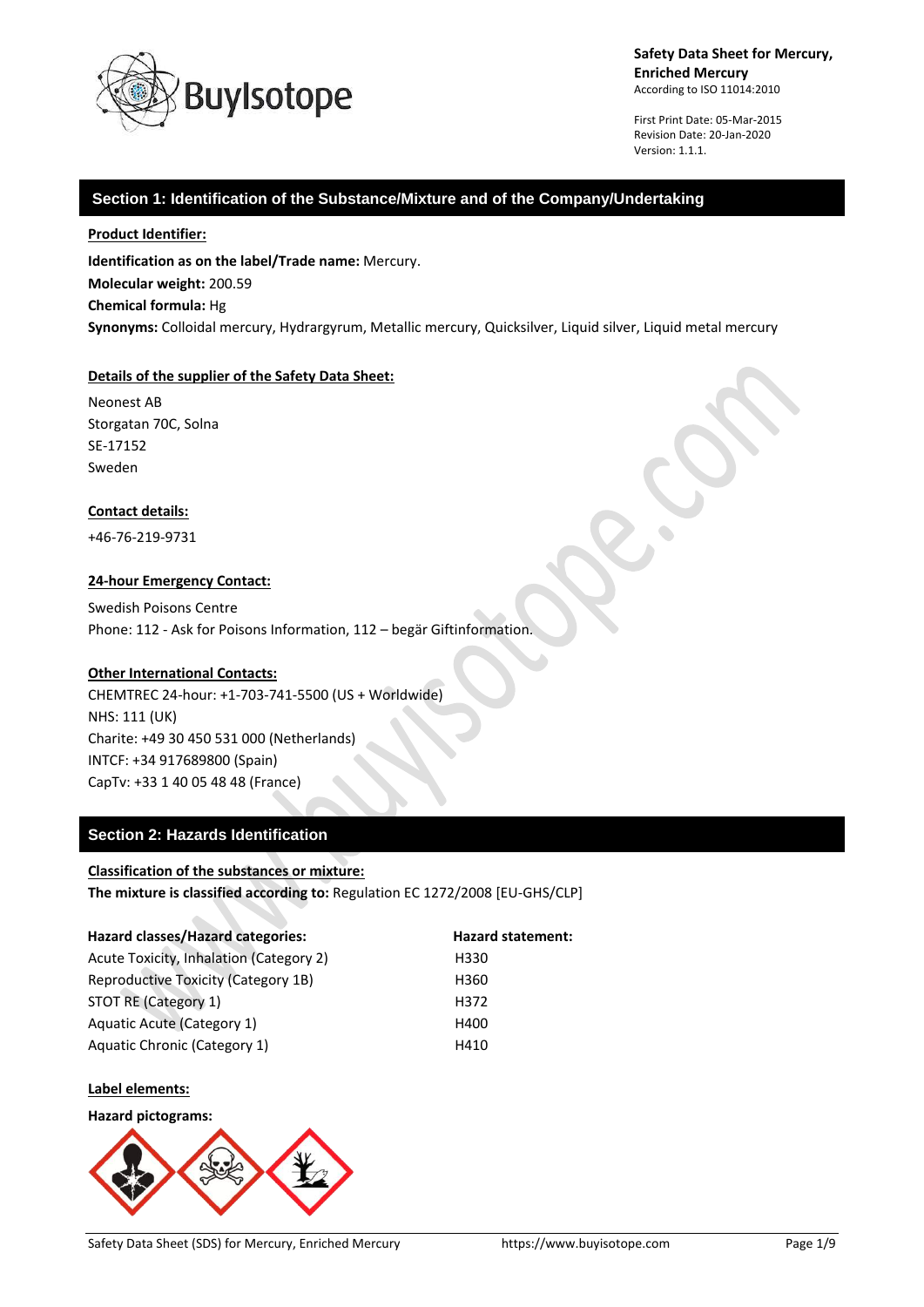





**Signal Words:** Danger. **Hazard Statements:** H330 Fatal if inhaled. H360 May damage fertility or the unborn child. H372 Causes damage to organs through prolonged or repeated exposure. H400 Very toxic to aquatic life. H410 Very toxic to aquatic life with long lasting effects. **Precautionary Statements:** P201 Obtain special instructions before use. P202 Do not handle until all safety precautions have been read and understood. P270 Do not eat, drink or smoke when using this product. P271 Use only outdoors or in a well-ventilated area. P273 Avoid release to the environment. P304 + P340 IF INHALED: Remove person to fresh air and keep comfortable for breathing. P308 + P313 IF exposed or concerned: Get medical advice/attention. P310 Immediately call a POISON CENTER/doctor. P391 Collect spillage.

P403 + P233 Store in a well-ventilated place. Keep container tightly closed. P405 Store locked up.

### **Section 3: Composition/Information on Ingredients**

#### **Substance/Mixture:** Substance.

**Ingredients:**

| Substance name (IUPAC/EC)         | CAS-No. | Concentration | <b>Classification</b> |  |
|-----------------------------------|---------|---------------|-----------------------|--|
|                                   | EC-No.  | % by weight   | EC1272/2008           |  |
| 7439-97-6<br>Mercury<br>231-106-7 |         |               | H360<br>Repr. 1B      |  |
|                                   |         |               | Acute Tox. 2<br>H330  |  |
|                                   |         | >99.9%        | STOT RE 1<br>H372     |  |
|                                   |         |               | Aquatic Acute 1 H400  |  |
|                                   |         |               | Aquatic Chronic 1H410 |  |

For explanation of abbreviations see Section 16.

### **Section 4: First-Aid Measures**

#### **Description of first aid measures:**

**Eye Contact:** Immediately flush eyes with plenty of water for at least 15 minutes, lifting lower and upper eyelids occasionally. Get medical attention immediately.

**Skin Contact:** Immediately flush skin with plenty of water for at least 15 minutes while removing contaminated clothing and shoes. Get medical attention immediately. Wash clothing before reuse. Thoroughly clean shoes before reuse.

**Ingestion:** Do NOT induce vomiting. Never give anything by mouth to an unconscious person. Get medical attention immediately.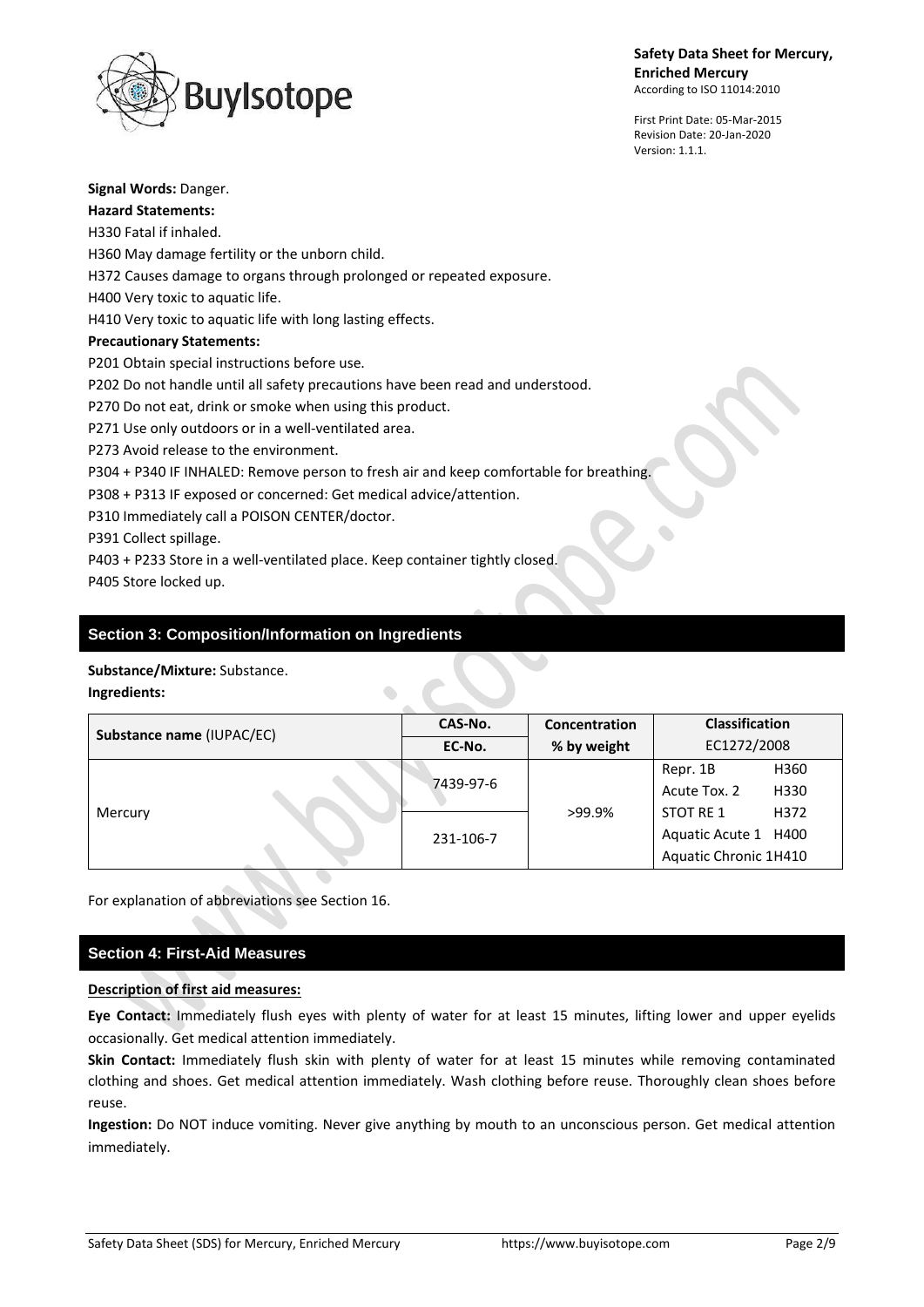

First Print Date: 05-Mar-2015 Revision Date: 20-Jan-2020 Version: 1.1.1.

**Inhalation:** Get medical aid immediately. Remove from exposure and move to fresh air immediately. If breathing is difficult, give oxygen. Do NOT use mouth-to-mouth resuscitation. If breathing has ceased apply artificial respiration using oxygen and a suitable mechanical device such as a bag and a mask.

### **Most important symptoms and effects, both acute and delayed:**

**Notes to Physician:** The concentration of mercury in whole blood is a reasonable measure of the body-burden of mercury and thus is used for monitoring purposes. Treat symptomatically and supportively. Persons with kidney disease, chronic respiratory disease, liver disease, or skin disease may be at increased risk from exposure to this substance.

#### **Indication of any immediate medical attention and special treatment needed:**

**Antidote:** The use of d-Penicillamine as a chelating agent should be determined by qualified medical personnel. The use of Dimercaprol or BAL (British Anti-Lewisite) as a chelating agent should be determined by qualified medical personnel.

### **Section 5: Fire-Fighting Measures**

#### **Extinguisher media:**

**General Information:** In the event of a fire, wear full protective clothing and NIOSH-approved self-contained breathing apparatus with full facepiece operated in the pressure demand or other positive pressure mode. Undergoes hazardous reactions in the presence of heat and sparks or ignition. Smoke may contain toxic mercury or mercuric oxide. Smoke may contain toxic mercury or mercuric oxide.

**Fire Extinguishing Media:** Use any means suitable for extinguishing surrounding fire. Do not allow water runoff to enter sewers or waterways.

**Explosion:** Not considered to be an explosion hazard.

**NFPA Rating:** (estimated) Health: 3; Flammability: 0; Instability: 0

# **Section 6: Accidental Release Measures**

### **Personal precautions, protective equipment and emergency procedures:**

Use proper personal protective equipment as indicated in Section 8.

**Environmental precautions:** Avoid release into the environment.

### **Methods and materials for containment and cleaning up:**

Absorb spill with inert material (e.g. vermiculite, sand or earth), then place in suitable container. Avoid runoff into storm sewers and ditches which lead to waterways. Clean up spills immediately, observing precautions in the Protective Equipment section. Provide ventilation.

# **Section 7: Handling and Storage**

#### **Precautions for safe handling:**

**Handling:** Wash thoroughly after handling. Remove contaminated clothing and wash before reuse. Minimize dust generation and accumulation. Keep container tightly closed. Do not get on skin or in eyes. Do not ingest or inhale. Use only in a chemical fume hood. Discard contaminated shoes. Do not breathe vapour.

#### **Conditions for safe storage, including any incompatibilities:**

Keep container closed when not in use. Store in a tightly closed container. Store in a cool, dry, well-ventilated area away from incompatible substances. Keep away from metals. Store protected from azides.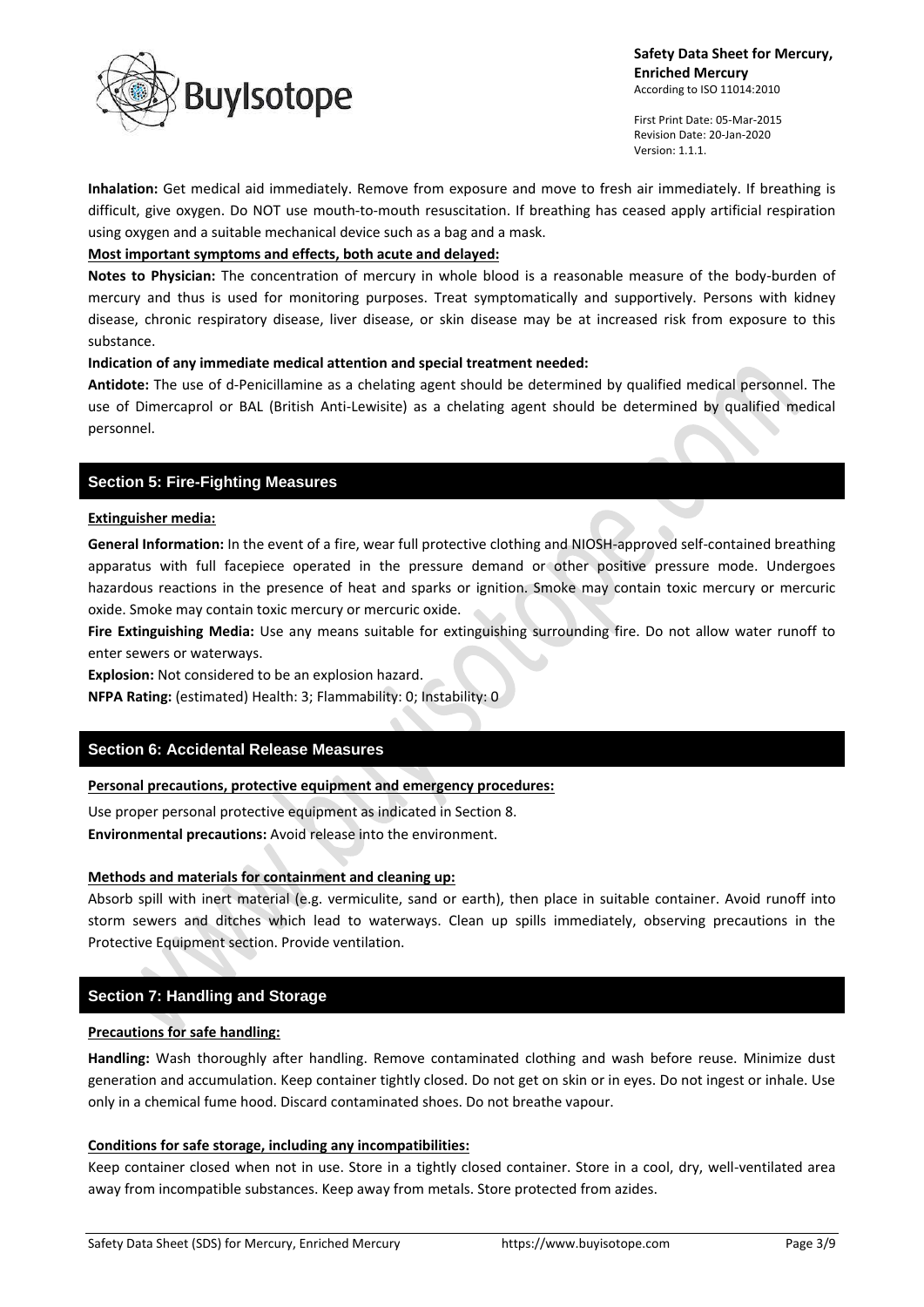

First Print Date: 05-Mar-2015 Revision Date: 20-Jan-2020 Version: 1.1.1.

### **Section 8: Exposure Controls/Personal Protection**

#### **Control parameters:**

#### **Occupational exposure limits:**

| ACGIH                    | 0.025 mg/m <sup>3</sup> ; skin - potential for cutaneous absorption |
|--------------------------|---------------------------------------------------------------------|
| <b>NIOSH</b>             | 0.05 mg/m <sup>3</sup> TWA (vapour)                                 |
| <b>OSHA - Final PELS</b> | 1 mg/10 $m3$ Ceiling (vapour)                                       |
| <b>OSHA Vacated PELS</b> | Mercury: 0.05 mg/m <sup>3</sup> TWA (vapour)                        |

#### **Exposure controls:**

**Appropriate engineering controls:** Facilities storing or utilizing this material should be equipped with an eyewash facility and a safety shower. Use only under a chemical fume hood.

#### **Individual protection measures, such as personal protective equipment:**

**Eye:** Wear appropriate protective eyeglasses or chemical safety goggles as described by OSHA's eye and face protection regulations in 29 CFR 1910.133 or European Standard EN166.

**Hand:** Wear appropriate protective gloves to prevent skin exposure.

**Body:** Wear appropriate protective clothing to prevent skin exposure.

**Respirators:** A respiratory protection program that meets OSHA's 29 CFR 1910.134 and ANSI Z88.2 requirements or European Standard EN 149 must be followed whenever workplace conditions warrant a respirator's use.

### **Section 9: Physical and Chemical Properties**

#### **Information on basic physical and chemical properties**

**Appearance (form):** Liquid. **Colour:** Silver. **Odour:** Odourless. **Odour threshold:** No data available. **pH (concentration):** Not applicable. **Melting point/range (°C):** -38 °C **Boiling point/range (°C):** 356 °C **Flash point (°C):** No data available. **Evaporation rate:** Not applicable. **Flammability (solid, gas):** No data available. **Ignition temperature (°C):** No data available. **Upper/lower flammability/explosive limits:** No data available. **Vapour pressure (Pa at 20 °C):** 0.163 **Vapour density:** 0.468 **Relative density (25 °C):** 13.55 g/cm³ **Water solubility (g/L) at 20 °C:** Insoluble. **n-Octanol/Water partition coefficient**: No data available. **Auto-ignition temperature:** No data available. **Decomposition temperature:** No data available. **Viscosity, dynamic (mPa.sec at 20 °C):** 1.55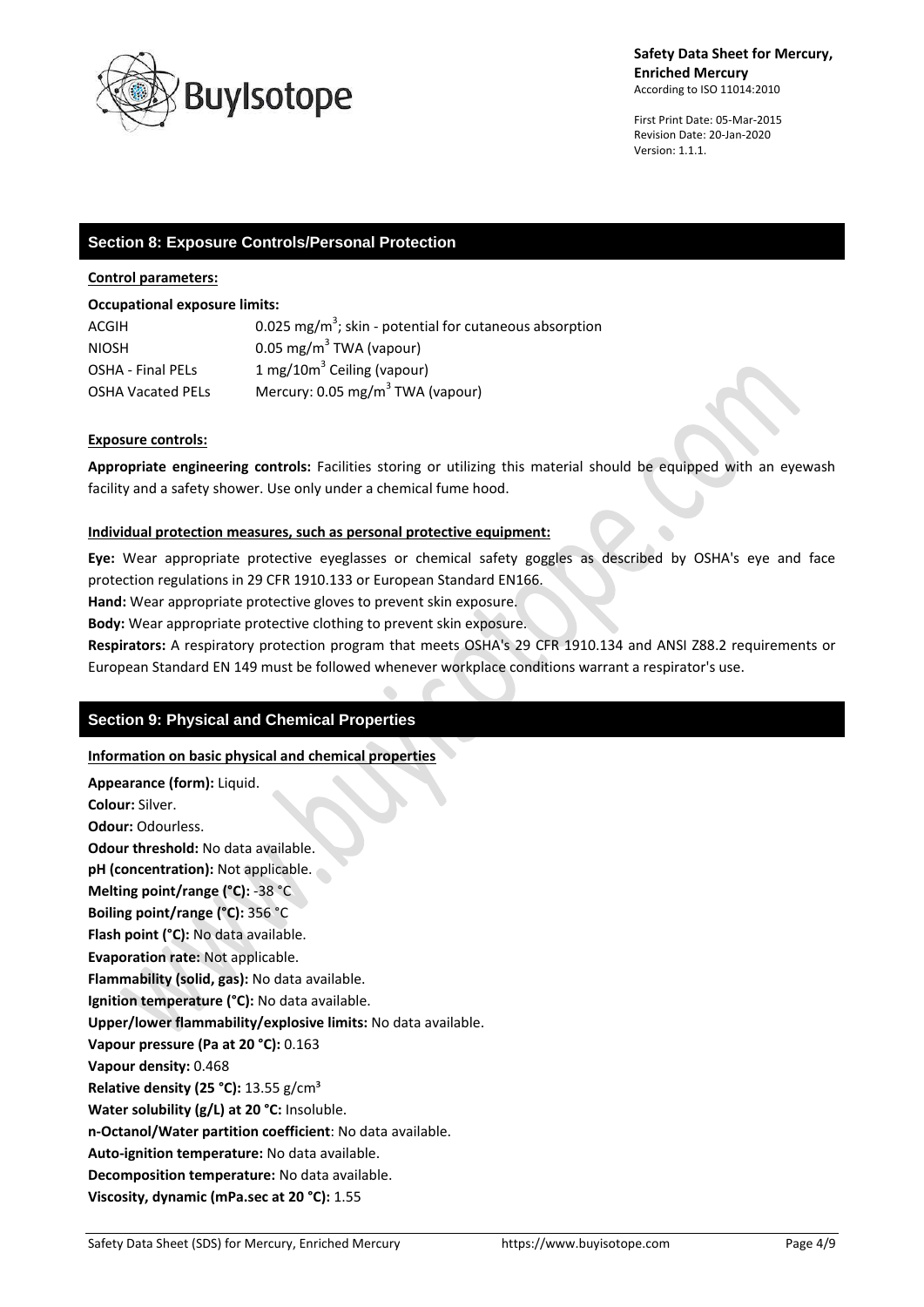

First Print Date: 05-Mar-2015 Revision Date: 20-Jan-2020 Version: 1.1.1.

**Explosive properties:** The substance or mixture is not classified as explosive. **Oxidising properties:** The substance or mixture is not classified as oxidizing.

### **Section 10: Stability and Reactivity**

**Reactivity & Chemical stability:** Stable under normal temperatures and pressures.

**Conditions to avoid:** High temperatures, incompatible materials.

**Incompatible materials to avoid:** Metals, aluminium, ammonia, chlorates, copper, copper alloys, ethylene oxide, halogens, iron, nitrates, sulphur, sulfuric acid, oxygen, acetylene, lithium, rubidium, sodium carbide, lead, nitromethane, peroxyformic acid, calcium, chlorine dioxide, metal oxides, azides, 3-bromopropyne, alkynes + silver perchlorate, methylsilane + oxygen, tetracarbonylnickel + oxygen, boron diiodophosphide.

**Hazardous Decomposition Products:** Mercury/mercury oxides.

**Hazardous Polymerization:** Will not occur.

# **Section 11: Toxicological Information**

#### **Information on toxicological effects:**

Fatal if inhaled.

**Classification according to GHS (1272/2008/EG, CLP)**

#### **Skin corrosion/irritation:**

Not classified based on available information.

#### **Serious eye damage/eye irritation:**

Not classified based on available information.

#### **Respiratory or skin sensitisation:**

Not classified based on available information.

#### **Germ cell mutagenicity:**

Not classified based on available information.

#### **Carcinogenicity:**

Not classified based on available information.

#### **Reproductive toxicity:**

May damage fertility or the unborn child.

#### **Specific target organ toxicity – single exposure (STOT):**

Not classified based on available information.

# **Specific target organ toxicity (STOT) – repeated exposure:**

Causes damage to organs through prolonged or repeated exposure.

# **Aspiration toxicity:**

Not classified based on available information.

# **Section 12: Ecological Information**

#### **Toxicity:**

Rainbow Trout: LC50 = 0.16-0.90 mg/L; 96 Hr Bluegill/Sunfish: LC50 = 0.16-0.90 mg/L; 96 Hr Channel Catfish: LC50 = 0.35 mg/L; 96 Hr Water Flea (Daphnia): EC50 = 0.01 mg/L; 48 Hr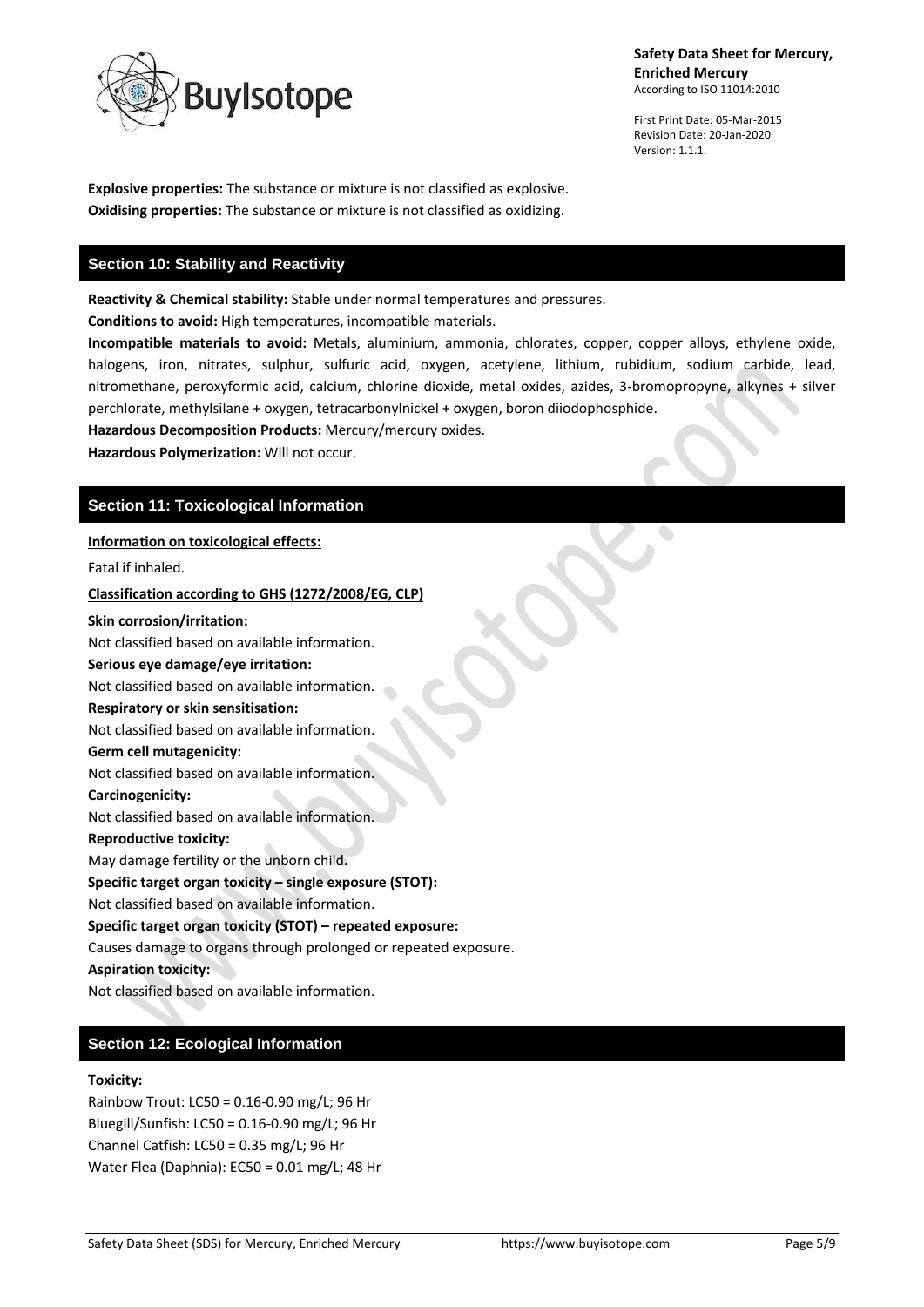

First Print Date: 05-Mar-2015 Revision Date: 20-Jan-2020 Version: 1.1.1.

In aquatic systems, mercury appears to bind to dissolved matter or fine particulates, while the transport of mercury bound to dust particles in the atmosphere or bed sediment particles in rivers and lakes is generally less substantial. The conversion, in aquatic environments, of inorganic mercury to methyl mercury implies that recycling of mercury from sediment to water to air and back could be rapid.

**Persistence and degradability:** No data available.

**Bioaccumulative potential:** *Carassius auratus* (goldfish) - 1,789 d - 0.25 ug/l

**Mobility in soil:** No data available.

**Results of PBT& vPvB assessment:** PBT/vPvB assessment not available, as chemical safety assessment not required/not conducted.

**Other adverse effects:** An environmental hazard cannot be excluded in the event of unprofessional handling or disposal.

### **Section 13: Disposal Considerations**

**Product:** Chemical waste generators must determine whether a discarded chemical is classified as a hazardous waste. Additionally, waste generators must consult state and local hazardous waste regulations to ensure complete and accurate classification.

**Contaminated Packaging:** Dispose of as unused product.

### **Section 14: Transport Information**

**UN number:** 2809 **UN proper shipping name:** MERCURY. **Transport hazard class:** Class 8 **Subsidiary risk:** Class 6.1 **Transport hazard labels:**



**Packing group:** III **Marine pollutant:** Yes.

# **Section 15: Regulatory Information**

#### **EU regulations:**

**Regulation (EC) No. 1005/2009 on substances that deplete the ozone layer, Annex I and II, as amended** Not listed.

**Regulation (EC) No. 850/2004 on persistent organic pollutants, Annex I**

Not listed.

**Regulation (EU) No. 649/2012 concerning the export and import of dangerous chemicals, Annex I, Part 1 as amended**

Not listed.

**Regulation (EU) No. 649/2012 concerning the export and import of dangerous chemicals, Annex I, Part 2 as amended**

Not listed.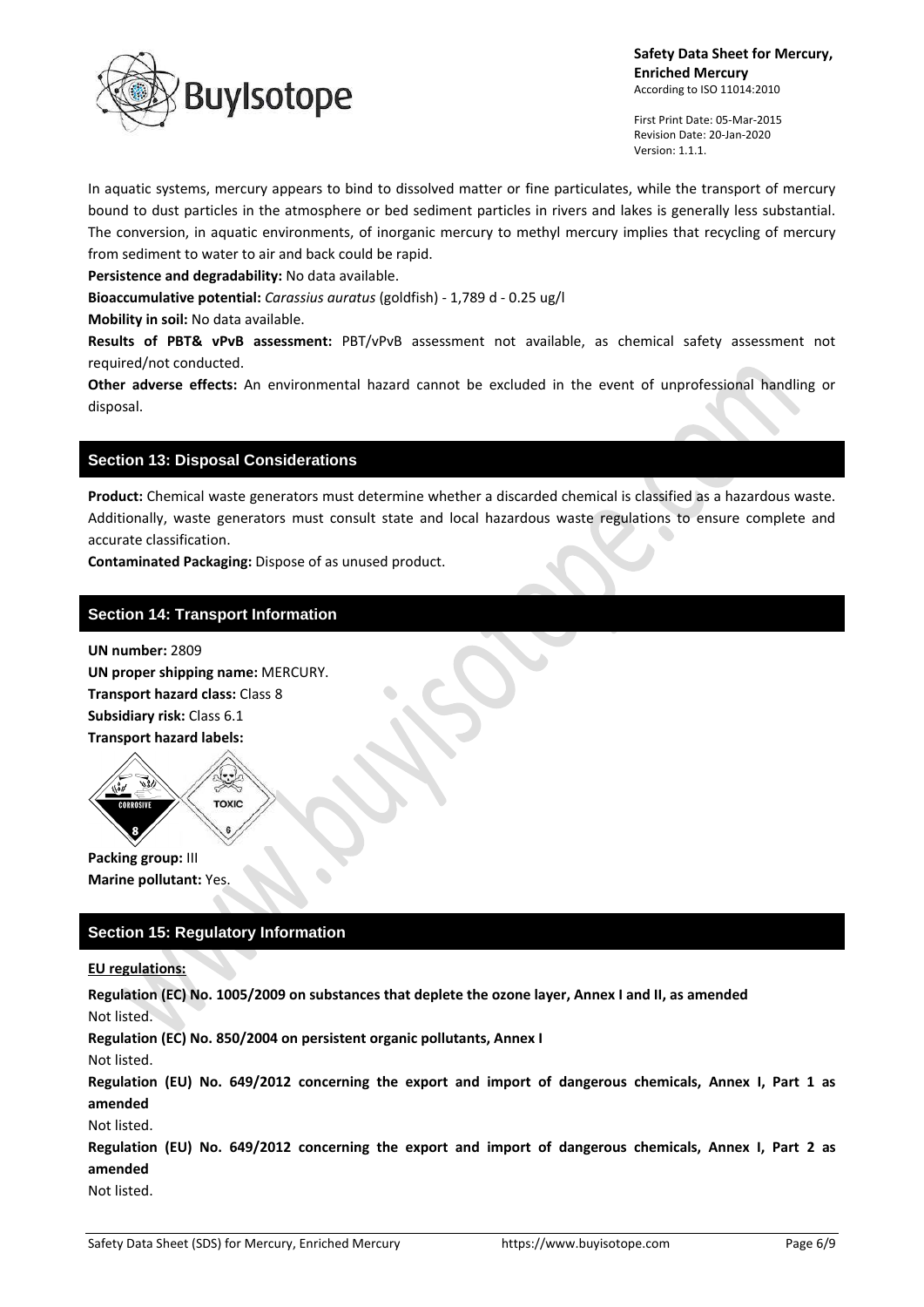

First Print Date: 05-Mar-2015 Revision Date: 20-Jan-2020 Version: 1.1.1.

**Regulation (EU) No. 649/2012 concerning the export and import of dangerous chemicals, Annex I, Part 3 as amended**

Not listed.

**Regulation (EU) No. 649/2012 concerning the export and import of dangerous chemicals, Annex V as amended** Not listed.

**Regulation (EC) No. 166/2006 Annex II Pollutant Release and Transfer Registry**

Not listed.

**Regulation (EC) No. 1907/2006, REACH Article 59(10) Candidate List as currently published by ECHA** Not listed.

#### **Authorisations:**

**Regulation (EC) No. 1907/2006, REACH Annex XIV Substances subject to authorization, as amended** Not listed.

#### **Restrictions on use:**

**Regulation (EC) No. 1907/2006 Annex XVII Substances subject to restriction on marketing and use**

 $\hat{\phantom{a}}$ 

Not regulated.

**Regulation (EC) No. 1907/2006, REACH Annex XVII Substances subject to restriction on marketing and use as amended**

Not listed.

**Directive 2004/37/EC on the protection of workers from the risks related to exposure to carcinogens and mutagens at work**

Not regulated.

**Directive 92/85/EEC: on the safety and health of pregnant workers and workers who have recently given birth or are breastfeeding.**

#### Not regulated.

### **Other EU regulations:**

**Directive 2012/18/EU on major accident hazards involving dangerous substances**

Not listed.

**Directive 98/24/EC on the protection of the health and safety of workers from the risks related to chemical agents at work.**

Always applicable.

**Directive 94/33/EC on the protection of young people at work**

Not listed.

### **Additional Information:**

**SARA 302 Components:** No chemicals in this material are subject to the reporting requirements of SARA Title III, Section 302.

**SARA 313 Components:** This material does not contain any chemical components with known CAS numbers that exceed the threshold (De Minimis) reporting levels established by SARA Title III, Section 313.

**SARA 311/312 Hazards:** Acute Health Hazard, Chronic Health Hazard.

**Massachusetts Right to Know Components:** CAS No. 7439-97-6 / Revision Date 2007-07-01

**Pennsylvania Right to Know Components:** CAS No. 7439-97-6 / Revision Date 2007-07-01

**New Jersey Right to Know Components:** CAS No. 7439-97-6 / Revision Date 2007-07-01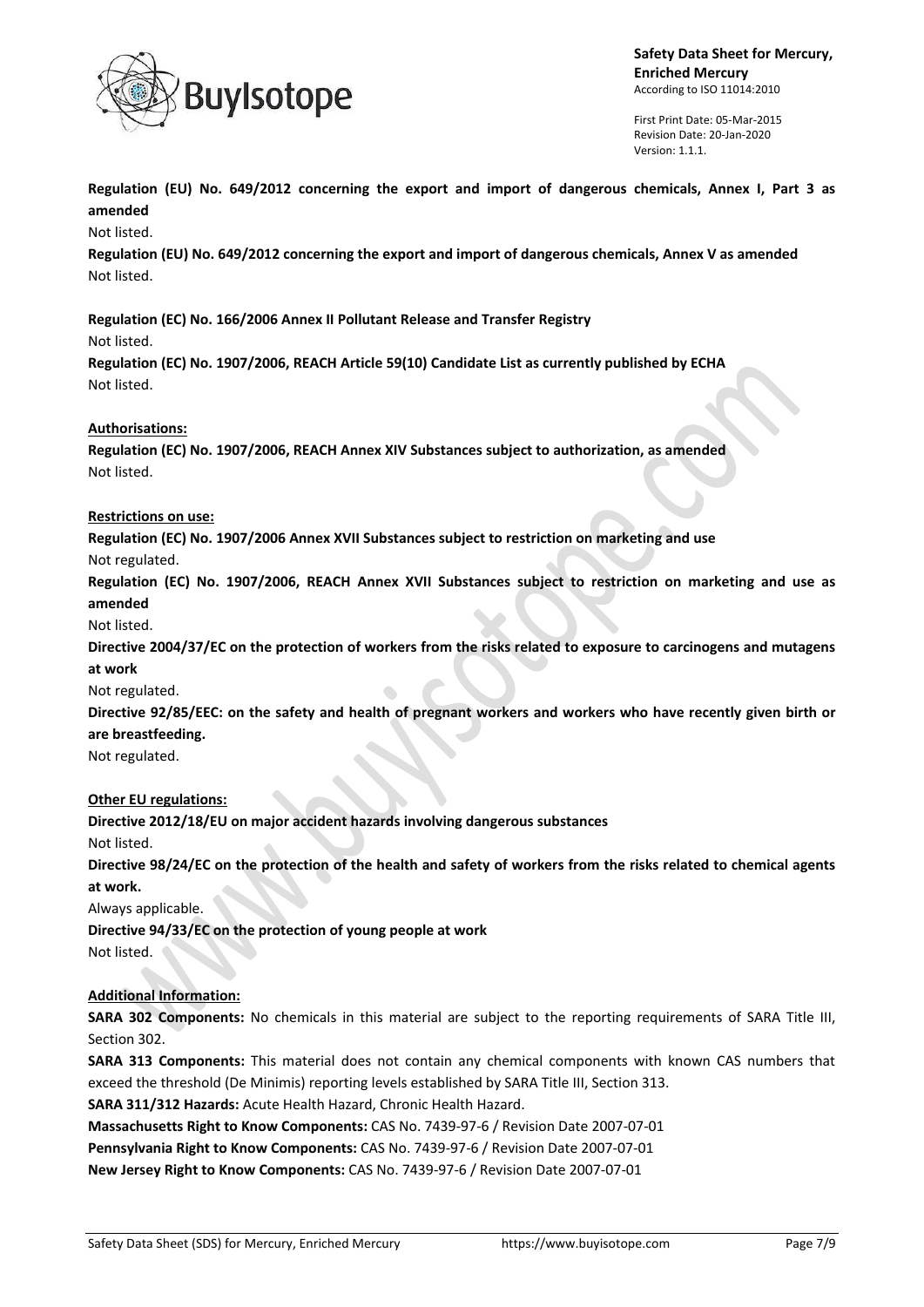

First Print Date: 05-Mar-2015 Revision Date: 20-Jan-2020 Version: 1.1.1.

**California Prop. 65 Components:** WARNING: This product contains a chemical known to the State of California to cause birth defects or other reproductive harm: CAS-No. 7439-97-6 / Revision Date 2007-09-28 **Chemical safety assessment:** No Chemical Safety Assessment has been carried out.

# **Section 16: Other Information**

# **List of abbreviations:** ACGIH American Conference of Governmental Industrial Hygienists ADR European Agreement Concerning the International Carriage of Dangerous Goods by Road ALARA As Low As Is Reasonably Achievable AMU Atomic Mass Unit ANSI American National Standards Institute BLS Basic Life Support CAM Continuous Air Monitor CAS Chemical Abstracts Service (division of the American Chemical Society) CEN European Committee for Standardization CERCLA Comprehensive Environmental Response Compensation and Liability Act CLP Classification, Labelling and Packaging (European Union) CPR Controlled Products Regulations (Canada) CWA Clean Water Act (USA) DAC Derived Air Concentration (USA) DOE United States Department of Energy (USA) DOT United States Department of Transportation (USA) DSL Domestic Substances List (Canada) EC50 Half Maximal Effective Concentration EINECS European Inventory of Existing Commercial Chemical Substances EHS Environmentally Hazardous Substance ELINCS European List of Notified Chemical Substances EMS Emergency Response Procedures for Ships Carrying Dangerous Goods EPA Environmental Protection Agency (USA) EPCRA Emergency Planning and Community Right-To-Know Act (EPCRA) of 1986 GHS Globally Harmonized System HMIS Hazardous Materials Identification System (USA) IARC International Agency for Research on Cancer IATA International Air Transport Association IBC Intermediate Bulk Containers ICAO International Civil Aviation Organization IDLH Immediately Dangerous to Life or Health IMDG International Maritime Code for Dangerous Goods LC50 Lethal concentration, 50 percent LD50 Lethal dose, 50 percent LDLO Lethal Dose Low LOEC Lowest-Observed-Effective Concentration MARPOL International Convention for the Prevention of Pollution from Ships MSHA Mine Safety and Health Administration (USA)